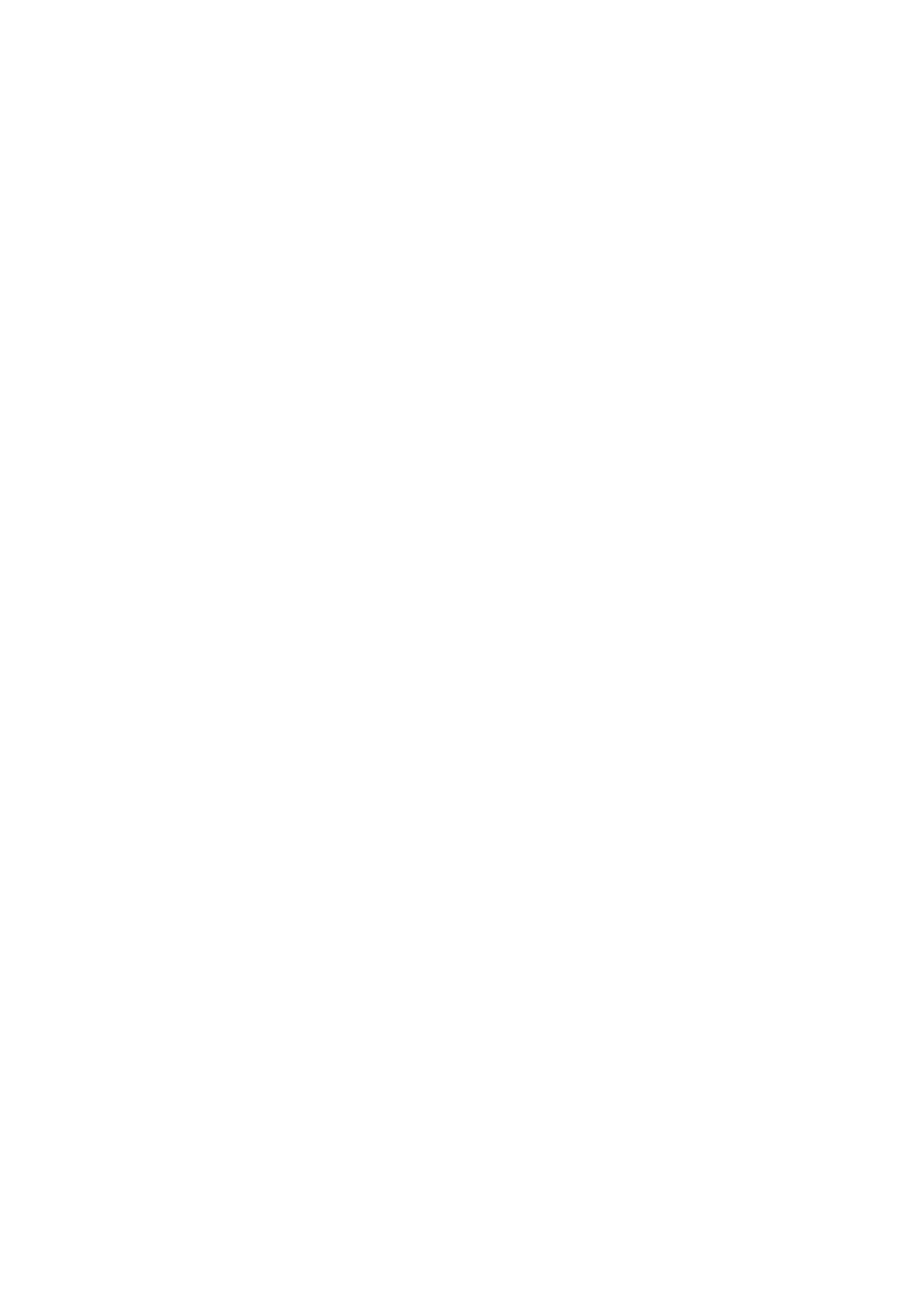### **CONTENTS**

| <b>INTRODUCTION</b>                         |                         |
|---------------------------------------------|-------------------------|
| <b>SUBSTANTIVE METHOD CHANGE</b>            | L                       |
| Other expenses - disaster recovery expenses | L                       |
| <b>MINOR METHOD CHANGES</b>                 | $\mathbf{2}$            |
| <b>Mining revenue</b>                       | $\mathbf{2}$            |
| Welfare                                     | $\mathbf{2}$            |
| <b>Electricity and water subsidies</b>      | $\boldsymbol{6}$        |
| Investment                                  | $\overline{\mathbf{z}}$ |
| <b>Stamp duty on conveyances</b>            | $\overline{\mathbf{z}}$ |
| Land tax                                    | 8                       |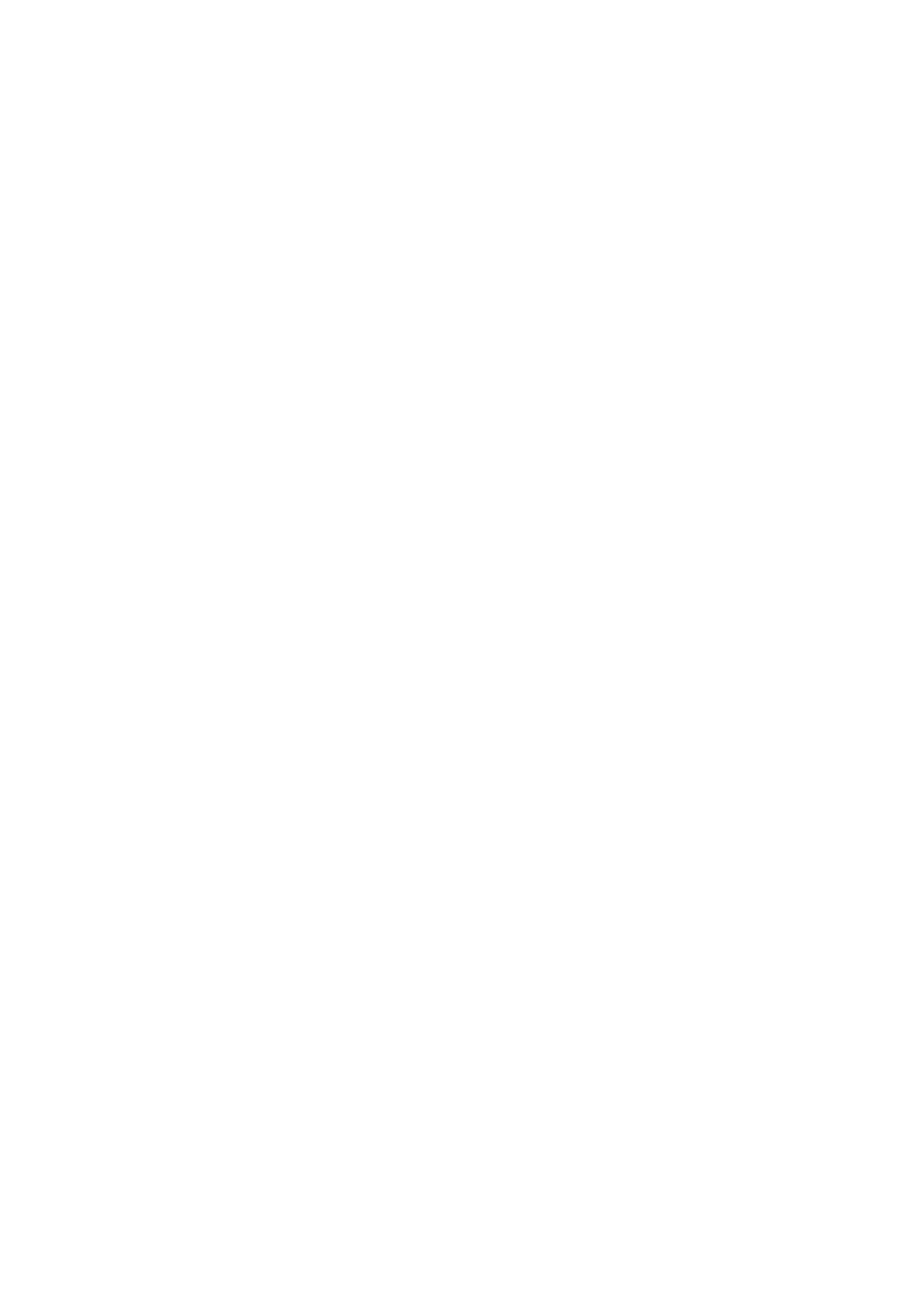### <span id="page-4-0"></span>**INTRODUCTION**

This submission responds to the Commonwealth Grants Commission (Commission) request for State comments on the Commission Paper CGC 2019-02 *Significant Changes since the Draft Report.*

The paper advises the States that methods not addressed in the paper can be taken as remaining as described in the Commission's Draft Report on GST Revenue Sharing Relativities released in August 2019. The Commission notes that States should be aware that the Commission intends, at a late stage in the review, to re-examine all assessments, including all discounts, to ensure they pass a reality test and are internally consistent.

Tasmania accepts that a final examination is appropriate. However, it would be concerning if this resulted in significant changes in GST relativities, on which States would not have had an opportunity to comment.

### <span id="page-4-1"></span>**SUBSTANTIVE METHOD CHANGE**

### <span id="page-4-2"></span>**Other expenses - disaster recovery expenses**

The Commission has decided to:

- Retain local government expenses in the assessment as States fund most of these expenses and they represent an unavoidable cost for States.
- Assess the contribution from local government towards natural disaster recovery and deduct it from total expenses, so that the assessment only recognises State out of pocket costs. The assessed contribution will be calculated each year by multiplying the national average rate of contributions by each State's gross local government expenses.

Tasmania was comfortable with the Commission's approach in the Draft Report to exclude local government expenses relating to State natural disaster recovery expenses. Tasmania agrees with the Commission's argument that local government funded expenses are not within the scope of the Commission's equalisation task.

However, the Commission has subsequently discovered, through State data requests, that all States financially support local governments to pay for natural disaster recovery, although the amounts may vary due to differences in State policy, the number and severity of disasters, and the financial capacity of local governments.

In this case local government expenditure funded by State Governments should be included in the assessment. Tasmania agrees with the Commission that State funding paid to local government for disaster recovery is subject to State policy choices about the level of funding. Therefore, it is appropriate that it be differentially assessed rather than assessed actual per capita as with State disaster recovery expenses.

The Commission's proposal to assess State funded local government disaster recovery expenses by multiplying the national average rate of contributions by each State's gross local government expenditure is a reasonable approach and consistent with its other assessments in determining what States do and applying a policy neutral measure.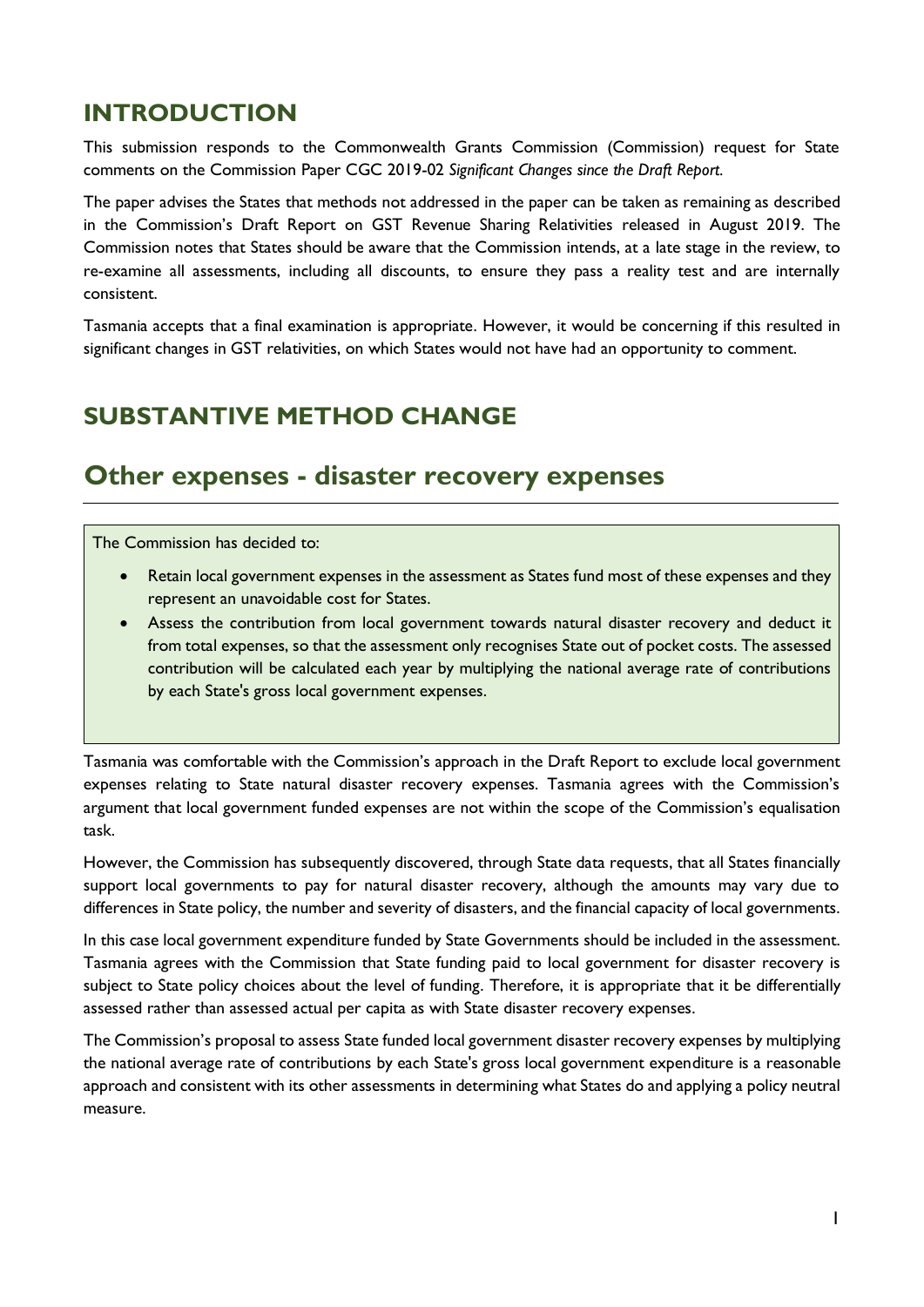## <span id="page-5-0"></span>**MINOR METHOD CHANGES**

### <span id="page-5-1"></span>**Mining revenue**

The Commission has decided not to move Commonwealth grants in lieu of royalties from the Mining revenue assessment to the Commonwealth payments assessment as proposed in the Draft Report.

Tasmania agrees that the proposal in the Draft Report was presentational and did not affect relativities.

# <span id="page-5-2"></span>**Welfare**

The Commission has decided to:

- Assess other welfare expenses component equal per capita (EPC) instead of using a low SES measure because it considers the available evidence does not support the conceptual case that most service users are from low SES backgrounds. Differences in wage and regional costs will continue to be recognised.
- Include a cross-border allowance in the other welfare component to recognise the net use by New South Wales residents of ACT services; however, the allowance will be included with the Health category that already includes a cross-border allowance for community health services.
- Recognise service delivery scale and regional costs in the child protection and family services assessment.

#### **Assessment of other welfare services EPC**

The Commission's other welfare services component of its Welfare Assessment includes:

- Homeless persons assistance
- Women's shelters
- Care of refugees
- Prisoners aid

 $\overline{a}$ 

- Indigenous welfare services
- Information, advice and referral services

The Commission noted that homelessness services expenditure accounts for the majority of other welfare services. The following analysis therefore focusses on homelessness services.

In the Draft Report<sup>1</sup>, the Commission noted that:

<sup>&</sup>lt;sup>1</sup> Commonwealth Grants Commission Report on GST Revenue Sharing Relativities 2020 Review Draft Report, paragraphs 61 and 118, Attachment 13 Welfare)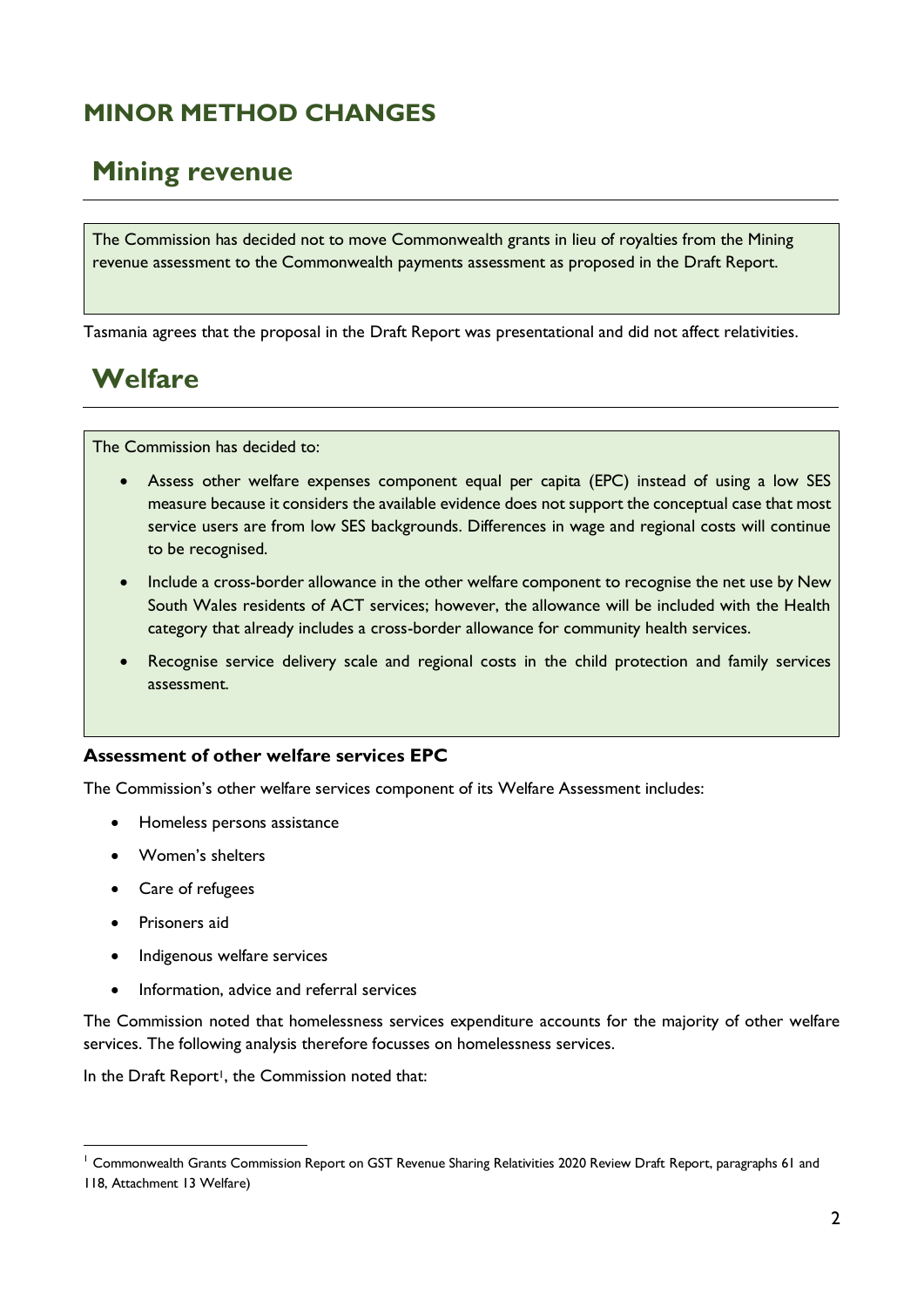*"spending by each State on other welfare services is affected by the size of its population and the presence of those population groups that use services more intensively, namely socio-economically disadvantaged people.*"

The Commission further stated that:

*"it accepts the case that homelessness is due to a number of factors. However, given that total homelessness expenses are relatively small (less than \$1 billion) and data on the characteristics of people using other welfare services, including homelessness services are limited, low SES (combined with wage and regional cost differences) is a reasonable broad measure of disabilities across the whole other welfare component.".* 

The Commission therefore concluded that it should:

*"retain low SES as a measure of disability for other welfare expenses, including homelessness."*

Tasmania is concerned that the Commission has changed its view and has decided to assess other welfare expenses EPC instead of retaining the current use of a low socio-economic status (SES) measure. The Commission argues that the available evidence does not support the conceptual case that most service users are from low SES backgrounds.

Tasmania considers that the rationale for the Commission's conclusion that there is no conceptual case that most service users are from low SES backgrounds is flawed.

Most persons of low SES will require other welfare services. However, it is accepted that not all persons who require other welfare services are from low SES backgrounds. For example, domestic violence victims can be from any SES background, and persons seeking homelessness assistance may be suffering from mental illness or substance abuse irrespective of their SES background. However, once a person becomes homeless, or a victim of domestic violence, it is likely to affect their SES.

Clients who come from a higher SES background and who require other welfare services are likely to transition to low SES because they are more likely to become unemployed, rely on Government benefits, not own a car, and not have access to the internet. Therefore, most clients will be of low SES by the time they require intervention and specialist services, irrespective of their background, and this is what is observed.

For example, Table 1 shows ABS Census data on the characteristics of homeless persons. The data show that homeless persons predominately have low incomes, are unemployed or not in the labour force.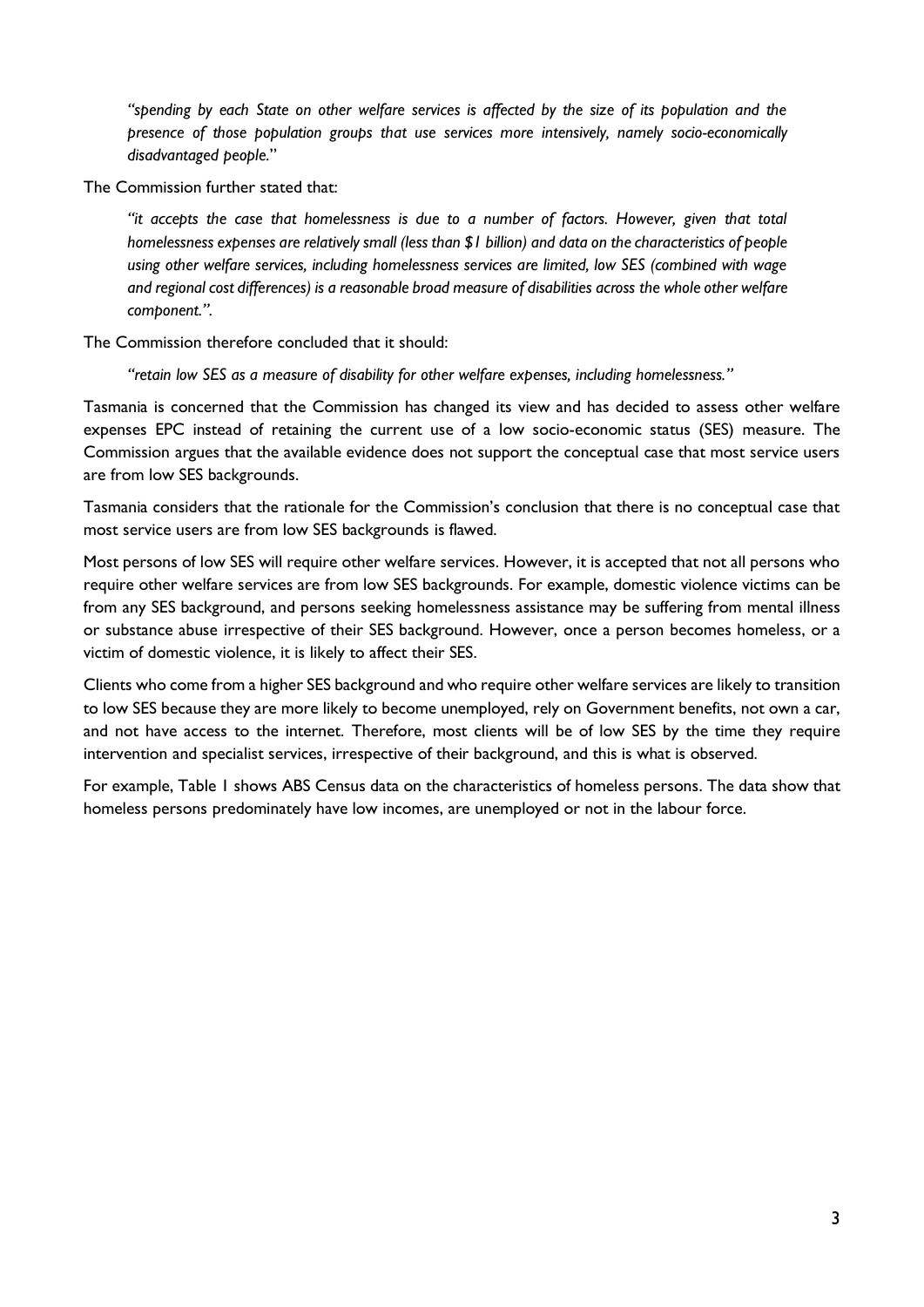**Table 1. Income and employment status of homeless persons**

|                                  | <b>All homeless</b><br>persons 15 years<br>and over (a) | Per cent |
|----------------------------------|---------------------------------------------------------|----------|
| Total personal income (weekly)   |                                                         |          |
| <b>Under \$400</b>               | 44 204                                                  | 45.5     |
| \$400-649                        | 17074                                                   | 17.6     |
| \$650-\$799                      | 5 704                                                   | 5.9      |
| \$800 and over                   | 12 592                                                  | 13.0     |
| <b>Not Stated</b>                | 17467                                                   | 18.0     |
| <b>Total</b>                     | 97 05 I                                                 | 100.0    |
| Employment status                |                                                         |          |
| Employed                         | 28 657                                                  | 29.5     |
| Not employed/not in labour force | 68 394                                                  | 70.5     |
| Total                            | 97 051                                                  | 100.0    |

Source: ABS 2016 Census of Population and Housing: Estimating homelessness, Data Cube Table 1.10, ABS cat. 2049.0

(a) The ABS advises that cells in this table have been randomly adjusted to avoid the release of confidential data. As a result cells may not add to the totals.

In Table 2, the data show the main source of income of specialist homelessness service clients in each State. That Table shows that the main source of income is a pension or other Commonwealth benefit.

Tasmanian homelessness service clients are over-represented as receiving a pension or benefit compared to other jurisdictions and the national average. In Tasmania, 87.3 per cent of homelessness service clients received pensions or benefits compared to 78.5 per cent of clients nationally.

This demonstrates that homeless service clients have low incomes and that, in Tasmania, they have the lowest incomes compared to other jurisdictions.

#### **Table 2. Main Source of Income – per cent of Specialist Homelessness Service Clients aged 15+ on Pensions and Benefits - 2017-18**

|                                 | <b>NSW</b> | Vic  | Old  | <b>WA</b> | <b>SA</b> | Tas  | <b>ACT</b> | <b>NT</b> | Aust |
|---------------------------------|------------|------|------|-----------|-----------|------|------------|-----------|------|
| Pensions and<br><b>Benefits</b> | 77.8       | 76.1 | 84.1 | 81.6      | 79.6      | 87.3 | 69.0       | 82.5      | 78.5 |
| Other (including no<br>income)  | 22.3       | 24.1 | 5.9  | 18.4      | 20.3      | 12.7 | 3 I . I    | 7.2       | 21.5 |

Source: Specialist Homelessness Services national data collection, Australian Institute of Health and Welfare <https://www.aihw.gov.au/reports/homelessness-services/specialist-homelessness-services-2017-18/data>

Table 3 shows the rate per 10 000 of the estimated resident population that seek access to State homelessness services.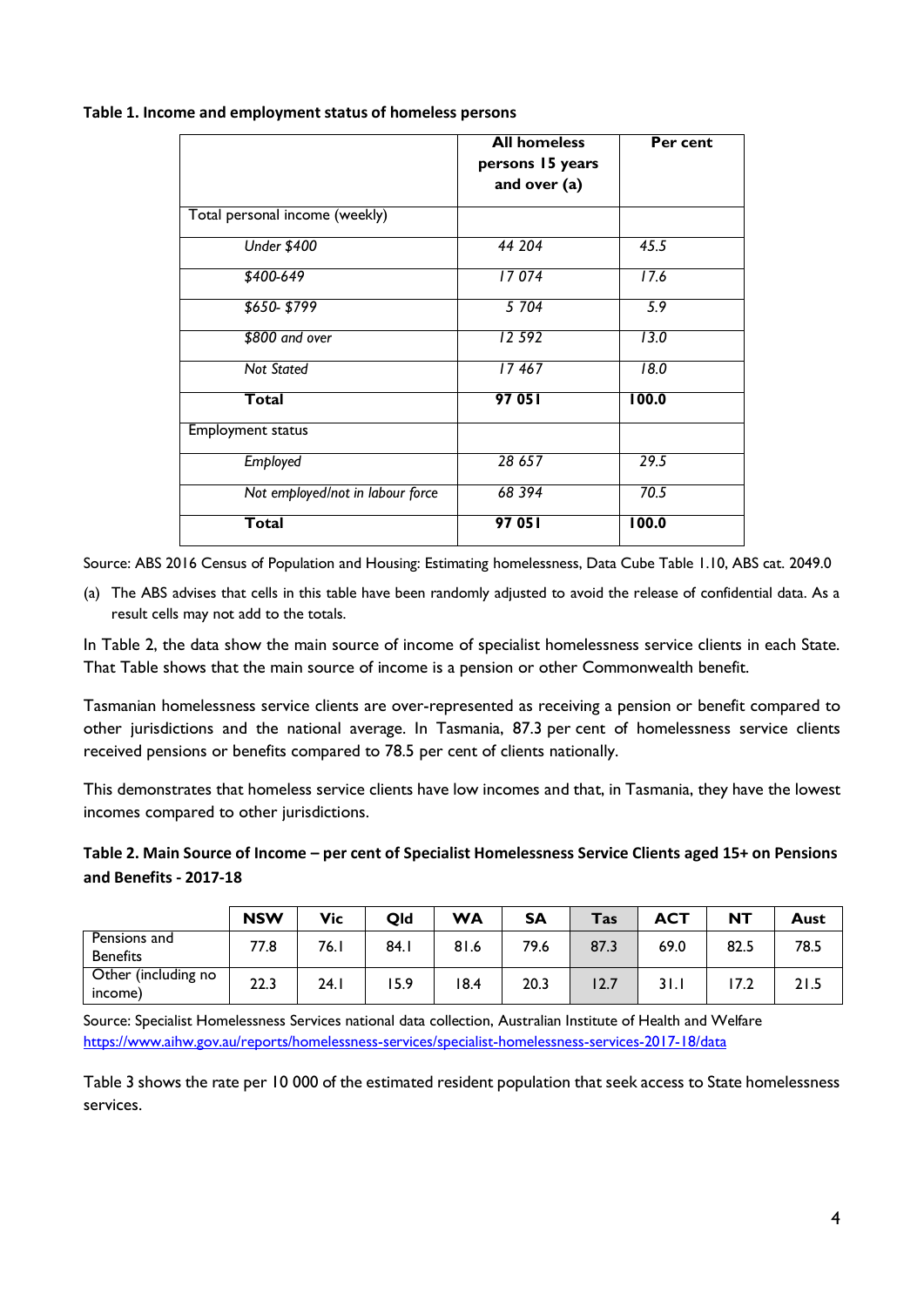| Table 3. Specialist Homelessness Service per 10 000 - 2017-18 |  |  |  |
|---------------------------------------------------------------|--|--|--|
|---------------------------------------------------------------|--|--|--|

|                | <b>NSW</b> | $Vic^{(a)}$ | Qld  | <b>WA</b> | <b>SA</b> | <b>Tas</b> | <b>ACT</b> | NΤ    | Aust  |
|----------------|------------|-------------|------|-----------|-----------|------------|------------|-------|-------|
| Males          | 78.2       | 134.3       | 72.9 | 68.7      | 91.1      | 115.4      | 840        | 261.4 | 92.7  |
| <b>Females</b> | 103.8      | 234.3       | 93.7 | 15.5      | 36.4      | 134.2      | 2.1        | 499.8 | 141.7 |
| All clients    | 91.1       | 184.8       | 83.4 | 92.0      | 14.0      | 124.9      | 98.I       | 377.3 | 17.4  |

(a)There appears to be an issue with the data for Victoria as the rate of females seeking homelessness services is significantly greater than any other State other than the NT.

Source: Specialist Homelessness Services national data collection, Australian Institute of Health and Welfare <https://www.aihw.gov.au/reports/homelessness-services/specialist-homelessness-services-2017-18/data>

Table 4 compares rates of access to homelessness services and the proportion of the population in the bottom quartile of the ABS experimental Index of Household Advantage (IHAD) for each State. IHAD has been used as the Commission considers it the most appropriate measure, because it measures disadvantage at a household rather than an area level. Victoria has been excluded from Table 4 because of the data issues noted earlier.

| Table 4. Specialist Homelessness services rate and bottom IHAD quartile |  |  |
|-------------------------------------------------------------------------|--|--|
|-------------------------------------------------------------------------|--|--|

|                                                                  | <b>NSW</b> | Qld | <b>WA</b> | <b>SA</b> | <b>Tas</b> | <b>ACT</b> | <b>NT</b> | Aust |
|------------------------------------------------------------------|------------|-----|-----------|-----------|------------|------------|-----------|------|
|                                                                  | %          | %   | %         | %         | %          | %          | %         | %    |
| Specialist<br>homelessness<br>service rate per<br>10 000 indexed | 78         | 71  | 78        | 97        | 106        | 84         | 321       | 100  |
| Proportion of<br>population in<br>bottom IHAD                    | 102        | 104 | 79        | 123       | 163        | 58         | 198       | 100  |

Source: Specialist Homelessness Services national data collection, Australian Institute of Health and Welfare. Commonwealth Grants Commission draft report Table 13, attachment 13,

Chart 1 plots rates of access to homelessness services and IHAD and shows that there is a relatively strong relationship between the two. That is, rates of access to homelessness services increase with social disadvantage.

#### **Chart 1**

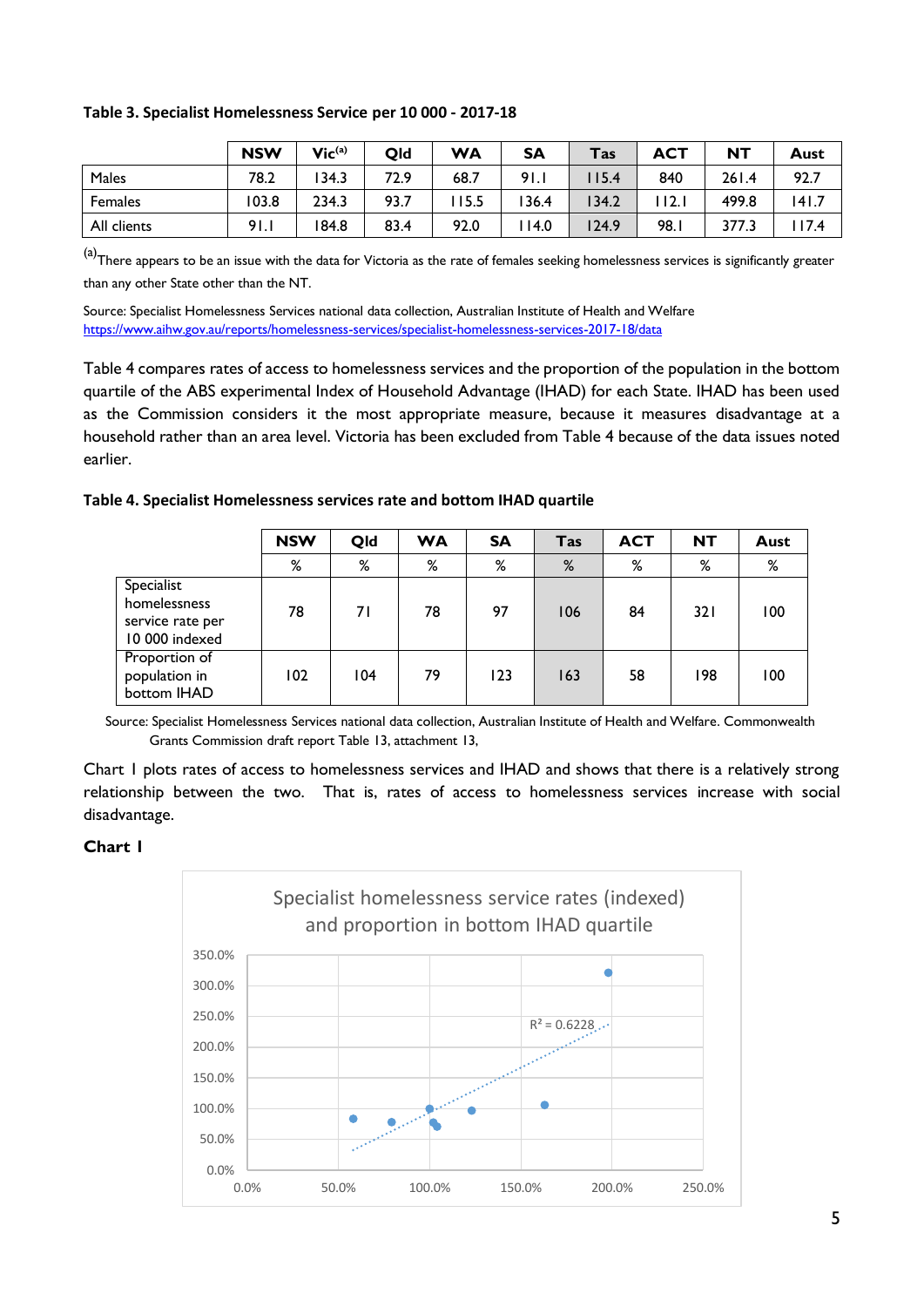Tasmania therefore argues that low SES is a key driver of homelessness services. Homelessness Australia cites in its fact sheet2:

*Poverty is an underlying cause of homelessness. The circumstances of poverty that can lead a person to become homeless include: having little money, debt, a lack of education, poor mental and physical health, disability, reliance on public housing, living in sub-standard accommodation and social exclusion*

*Not everyone who approaches specialist homelessness services is homeless: over half of people are at risk of homelessness and are looking for assistance to retain their housing or to get general help (such as material aid or brokerage). 47% of people seeking assistance from specialist homelessness services did so because of financial issues*

Given that homelessness services are the major component of other welfare, Tasmania strongly contends that a low SES factor should continue to be applied to this assessment.

#### **Cross-border and Service Delivery Scale**

Tasmania has no concerns with the inclusion of a cross-border allowance to recognise the net use by New South Wales residents of ACT services, and the inclusion of the service delivery scale and regional costs disability factor in the child protection and family services assessment.

### <span id="page-9-0"></span>**Electricity and water subsidies**

The Commission has decided to:

- Broaden the definition of small communities for the water subsidies component to include communities of less than 3 000 people (instead of communities of less than 1 000 people), to capture more of the communities that receive water subsidies.
- Remove the discount for the regional cost weight for the small community water subsidies component to be consistent with other categories where regional cost weights have been derived using category data, and because the regional cost weight has been calculated using conservative assumptions.
- Apply wage costs to the small community water subsidies component and the remote community electricity subsidies component, as States with higher wage costs would be expected to have higher subsidies.

Tasmania notes that the Commission considers that changes to electricity and water subsidies assessments are non-substantive. However, without access to the population data used by the Commission it is difficult to reach a view as to whether the Commission has made the right trade-off between increasing the communities population size threshold, and in doing so, capturing too many other communities that are not subsidised.

Tasmania is not opposed to the removal of the 50 per cent discount on the regional cost weight in order to be consistent with the Commission's approach taken with other categories where regional costs have been derived from category specific data.

 $\overline{a}$ 

<sup>&</sup>lt;sup>2</sup> Homelessness Australi[a https://www.homelessnessaustralia.org.au/fact-sheets](https://www.homelessnessaustralia.org.au/fact-sheets)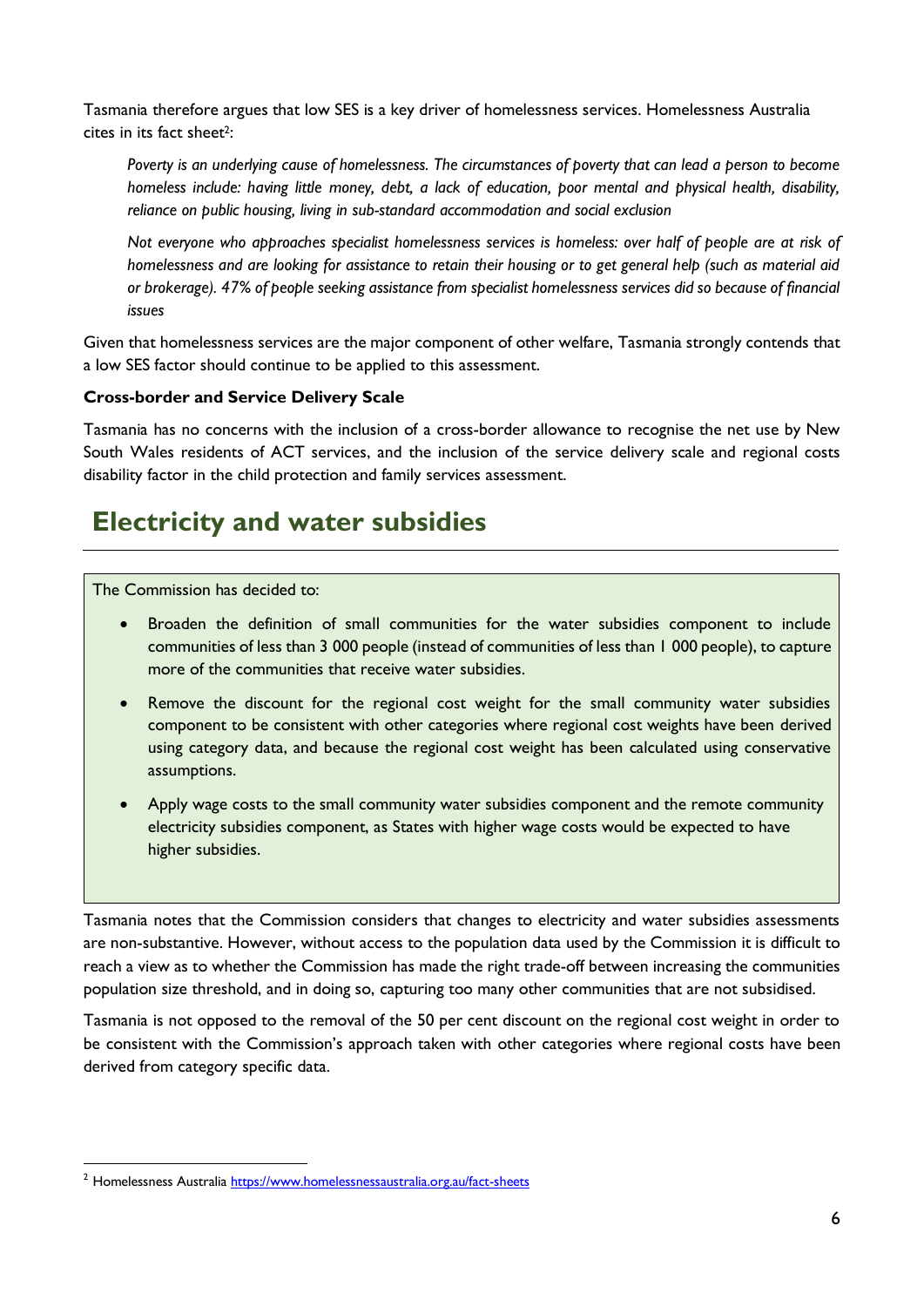It is noted that the Commission has decided to apply a wages cost disability to the provision of water and electricity subsidies on the assumption that, if a State has higher wages, the cost of providing water and electricity to small and remote communities is also higher, and it will therefore require a higher subsidy.

Tasmania contends that States with higher wage costs will see that reflected in higher water and electricity costs for all customers. That is, it will be included in the cost for both remote and small communities, and urban and major city customers. Therefore, the impact of higher wage costs would not be reflected in the cost of the subsidies as the subsidy is generally the difference in the cost of providing electricity and water to remote and small communities and the cost to other customers.

### <span id="page-10-0"></span>**Investment**

The Commission has decided to:

- No longer apply capital cost factors when there is a negative assessed investment.
- Apply Rawlinsons measure of differences in regional costs alone to interstate cost differences for most assessment categories instead of a blend of Rawlinsons capital city and regional construction cost indices and the Commission's regional and wages cost factors. This is because category specific recurrent regional cost gradients are to be used in the 2020 Review and this obviates the need to include a general recurrent regional cost gradient in the capital cost disability factor.

<span id="page-10-1"></span>Tasmania is not opposed to the proposed changes to the Investment assessment.

### **Stamp duty on conveyances**

The Commission has decided to:

- Remove the adjustment for unit trust schemes as legislative changes have reduced State differences in the application of conveyance duty to the issue and redemption of units in private trusts.
- Apply a land rich adjustment of 10 per cent to all States for the application of duty on land rich transactions.

It is noted that Queensland imposes conveyance duty on the transfer of units in a private trust, while other States impose landholder land rich provisions. Tasmania agrees with the Commission's conclusion that differences in State application of the duty are not materially different enough to warrant the continued use of the adjustment.

Tasmania also supports the application of a 10 per cent adjustment for land rich transactions as five of the seven States that apply duty on land rich transactions apply it at 10 per cent of the general rate.